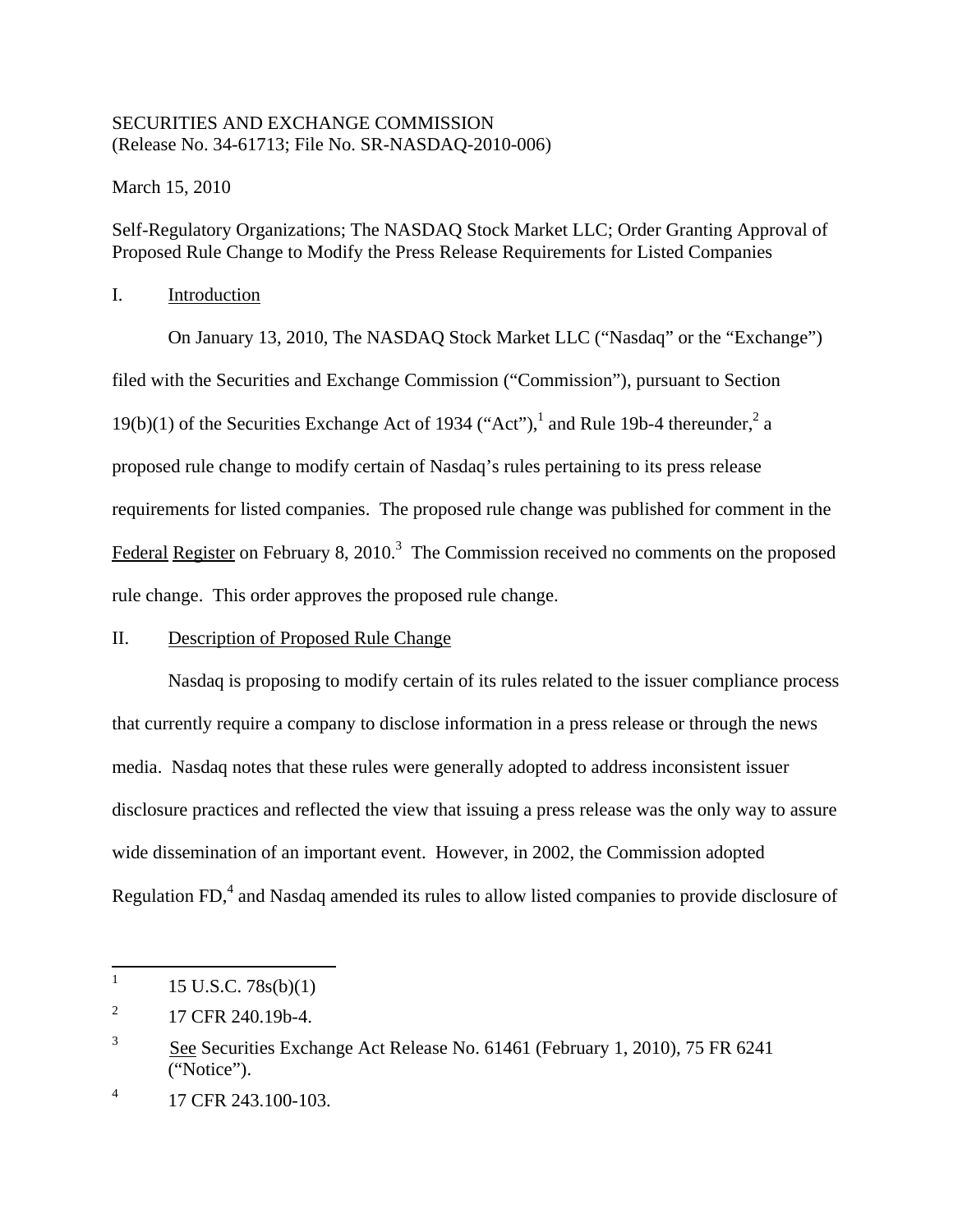through a press release or by filing a Form 8-K where required by Commission rules.<sup>6</sup> material news via any Regulation FD compliant means.<sup>5</sup> Nasdaq asserts that there is now broad acceptance of Regulation FD compliant methods of disclosure, such as through the use of a Form 8-K. Additionally, Nasdaq argues that its requirements in some instances are duplicative of the Form 8-K requirements, and notes that Form 8-K disclosures are readily available to investors and the information contained in them is widely reported on by the news media. As such, Nasdaq is proposing to modify certain of its rules, as described below, to permit disclosure either

First, Nasdaq proposes to amend Rules 5250(b)(3), 5810(b), 5840(k) and IM-5810-1, which require disclosure of notifications from Nasdaq staff or an Adjudicatory Body<sup>7</sup> regarding a company's compliance with the listing standards. Rules  $5250(b)(3)$  and  $5810(b)$  require a company to "make a public announcement through the news media" disclosing the receipt of a notice that the company does not meet a listing standard, that staff has determined to delist the company, or that the company has received a Public Reprimand Letter. IM-5810-1 provides the time frame for companies to make these disclosures and describes the consequences of failing to do so. Rule 5840(k) requires that a company that receives a Public Reprimand Letter from an

 $\overline{7}$ Rule  $5805(a)$  defines an "Adjudicatory Body" as the Hearings Panel, the Nasdaq Listing and Hearing Review Council, or the Nasdaq Board, or a member thereof.

<sup>5</sup> 5 See Securities Exchange Act Release No. 46901 (November 25, 2002), 67 FR 72011 (December 3, 2002).

<sup>6</sup> The Commission notes that Nasdaq is not proposing any change to Rule  $5840(i)$ , regarding the voluntary delisting of a company, because the press release requirement in that rule is required by Exchange Act Rule  $12d2-2(c)$ ; 17 CFR 240.12d2-2(c). Nasdaq is also maintaining the requirements in Rule  $5635(c)(4)$  and IM-5365-1, which require that a company relying on the inducement exception to the requirement to obtain shareholder approval for equity compensation awards must "disclose in a press release" specific information about the equity award. Finally, as noted above, late filers will still be required to issue a press release. See Rule 5250(b)(2) and Rule 5810(b).

 $\,8\,$ Nasdaq interprets the requirement to disclose information through the news media to be satisfied by the issuance of a press release.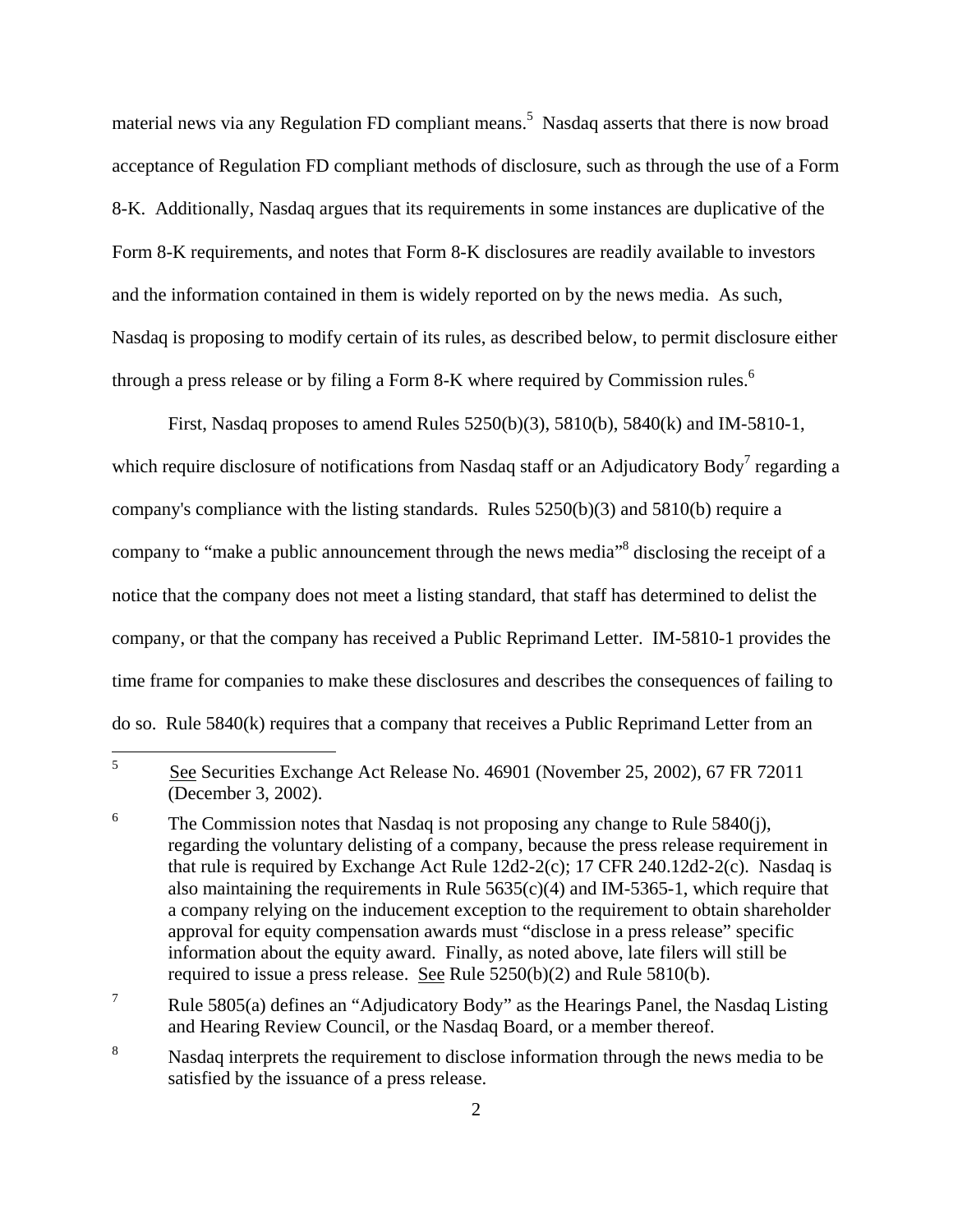Adjudicatory Body must make "a public announcement through the news media" disclosing receipt of that letter. Nasdaq proposes to modify these rules to allow the company, in each case, to make a public announcement by "filing a Form 8-K, where required by SEC rules, or by issuing a press release."<sup>9</sup> However, Nasdaq proposes that a company that is late in filing a required periodic report with the Commission would still be required to issue a press release announcing that it has received notice that it does not meet that requirement, and would not be permitted to fulfill this requirement by only filing a Form 8-K. Nasdaq also proposes to clarify in each of these rules that notification of these disclosures should be made to the Nasdaq MarketWatch Department through Nasdaq's electronic disclosure submission system at least ten minutes prior to the notification to the public. $^{10}$ 

Second, Nasdaq proposes to modify Rule 5635(f), which requires a company to "make a public announcement through the news media" when it receives an exception to the shareholder approval requirements because compliance would jeopardize the company's financial viability. Nasdaq proposes instead to allow companies to make this announcement "by filing a Form 8-K, where required by SEC rules, or by issuing a press release." Nasdaq is retaining its current requirement that companies that receive an exemption are also required to mail this notice to all

<sup>—&</sup>lt;br>9 The Commission notes that under Item 3.01 of Form 8-K, a company is required to file a Form 8-K when it receives notice from Nasdaq that the company does not satisfy a listing standard or when Nasdaq issues a Public Reprimand Letter to the company.

 $10<sup>10</sup>$ The Commission notes that Nasdaq recently changed its rules to provide that if the public release of material information is made outside of Nasdaq market hours, companies must notify MarketWatch of the material information prior to 6:50 a.m. ET. See Securities Exchange Act Release No. 61521 (February 16, 2010), 75 FR 8156 (February 23, 2010). The Exchange has represented that once this proposed rule change (SR-NASDAQ-2010- 006) is approved by the Commission, it will file a separate filing pursuant to Section 19(b) of the Act to make corresponding changes to the rule provisions adopted in this filing to reflect the previously adopted changes.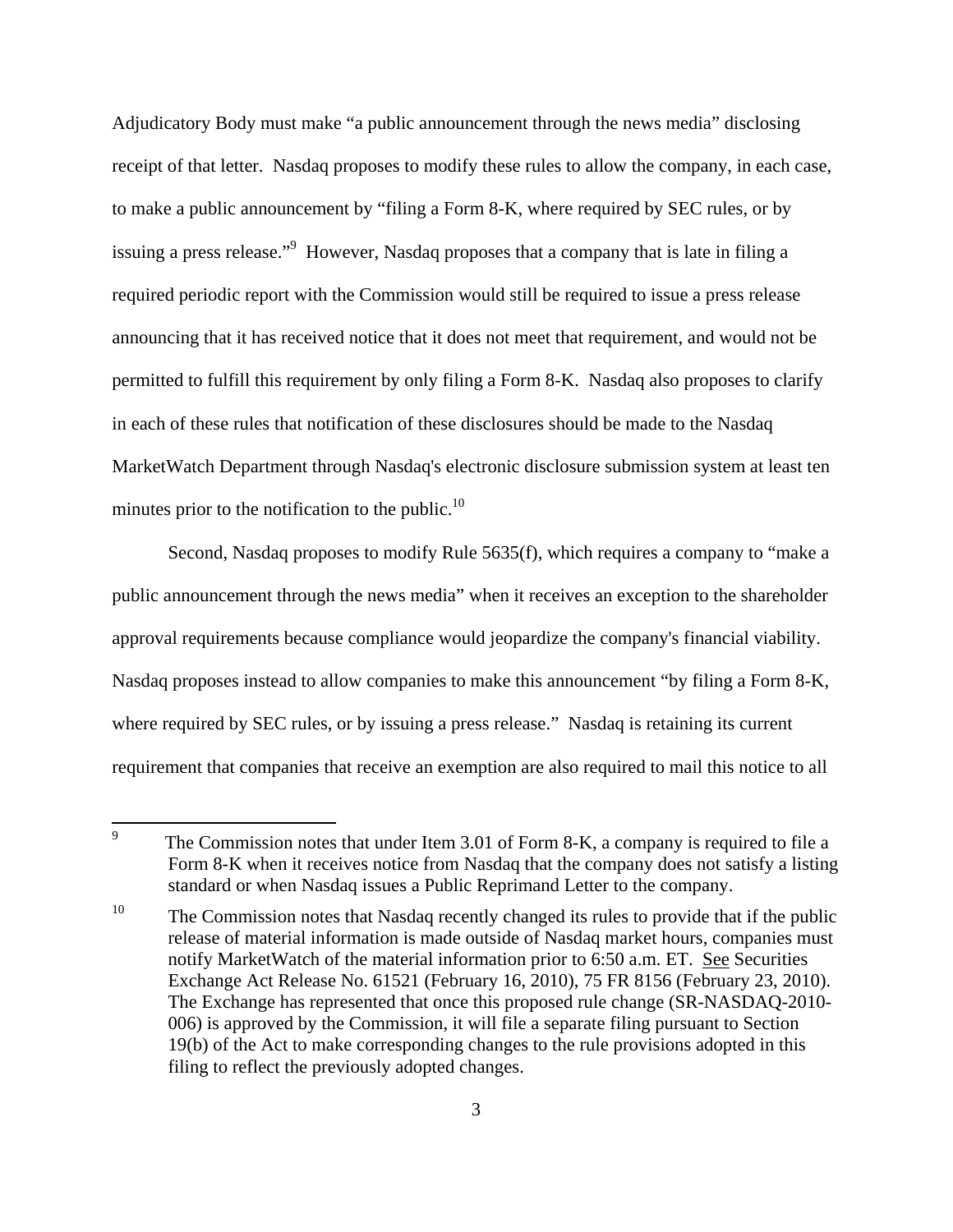shareholders at least ten days before issuing securities in reliance on the exception.

Third, Nasdaq proposes to revise Rule  $5225(a)(3)$ , which requires a company to "publicize through, at a minimum, a public announcement through the news media" any change in the terms of a listed unit. Nasdaq proposes to modify this rule to allow the company to "make a public announcement by filing a Form 8-K, where required by SEC rules, or by issuing a press release" of any change in the terms of the unit.

Nasdaq is also proposing to make a number of other modifications to its rules requiring public disclosure through press releases. In particular, Nasdaq proposes to amend Rule  $5250(c)(2)$ , which requires a company that is a foreign private issuer to disclose interim financial results "in a press release and on a Form 6-K." Nasdaq proposes to eliminate the requirement that this information be published in a press release, while maintaining the requirement that it be on a Form 6-K. A foreign private issuer would still be free to disclose this information in a press release if it chooses.

Nasdaq also proposes to eliminate the requirement contained in Rule 5250(b)(2) that a company must issue a press release announcing the receipt of an audit opinion that expresses doubt about the ability of the company to continue as a going concern. Nasdaq argues that this requirement, which was adopted in  $2003$ ,<sup>11</sup> is duplicative of disclosure already provided in the Company's annual filing with the Commission, which must be made available to all shareholders under Nasdaq rules, and which must be distributed to shareholders under the Commission's Proxy Rules. Nasdaq noted in its Notice, however, that if a company fails to include the audit opinion in its annual filing, Nasdaq would consider the filing deficient and would move to delist

 11See Securities Exchange Act Release No. 48745 (November 4, 2003), 68 FR 64154 (November 12, 2003).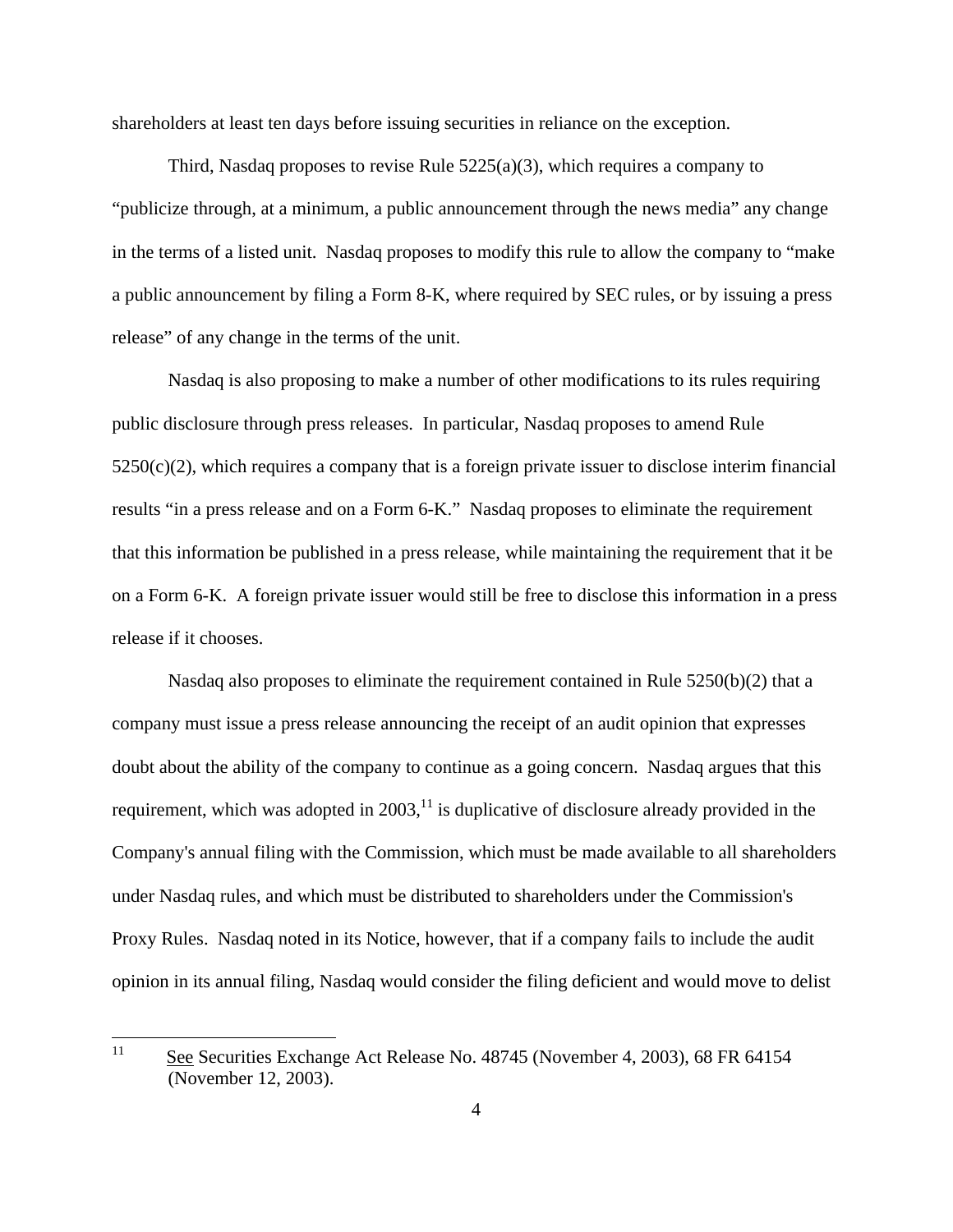the company on that basis.

companies to notify multiple Nasdaq departments before they issue certain disclosures.<sup>12</sup> necessary.<sup>14</sup> In addition, Nasdaq proposes to revise Rules 5810(b) and 5840(k), which require Nasdaq proposes to modify these rules to require companies to provide these disclosures to the MarketWatch Department using the electronic disclosure submission system accessible at www.nasdaq.net.<sup>13</sup> Nasdaq noted that MarketWatch will notify other Nasdaq departments when

#### III. Discussion

After careful review, the Commission finds that the proposed rule change is consistent with the requirements of the Act and the rules and regulations thereunder applicable to a national securities exchange and, in particular, with Section  $6(b)(5)$  of the Act,<sup>15</sup> which requires, among other things, that the rules of a national securities exchange be designed to prevent fraudulent and manipulative acts and practices, to promote just and equitable principles of trade, to remove impediments to, and perfect the mechanism of, a free and open market and a national market system and, in general, to protect investors and the public interest.<sup>16</sup>

 $12<sup>12</sup>$ Under these rules, a company must notify the MarketWatch, Listing Qualifications, and Hearings Departments.

<sup>13</sup> Companies are already required to use the electronic disclosure submission service to notify MarketWatch prior to the distribution of material news. See Rule 5250(b)(1) and IM-5250-1. See also Exchange Act Release No. 55856 (June 4, 2007), 72 FR 32383 (June 12, 2007).

<sup>14</sup> Nasdaq also proposes to: (i) add a title to Rule  $5250(b)(1)$  to clarify the text; and (ii) use capitalization for a defined term in Rule 5615. The Commission notes that these are nonsubstantive changes.

<sup>15</sup> <sup>15</sup> 15 U.S.C. 78f(b)(5).

<sup>16</sup> In approving this proposed rule change, the Commission has considered the proposed rule's impact on efficiency, competition, and capital formation. See 15 U.S.C. 78c(f).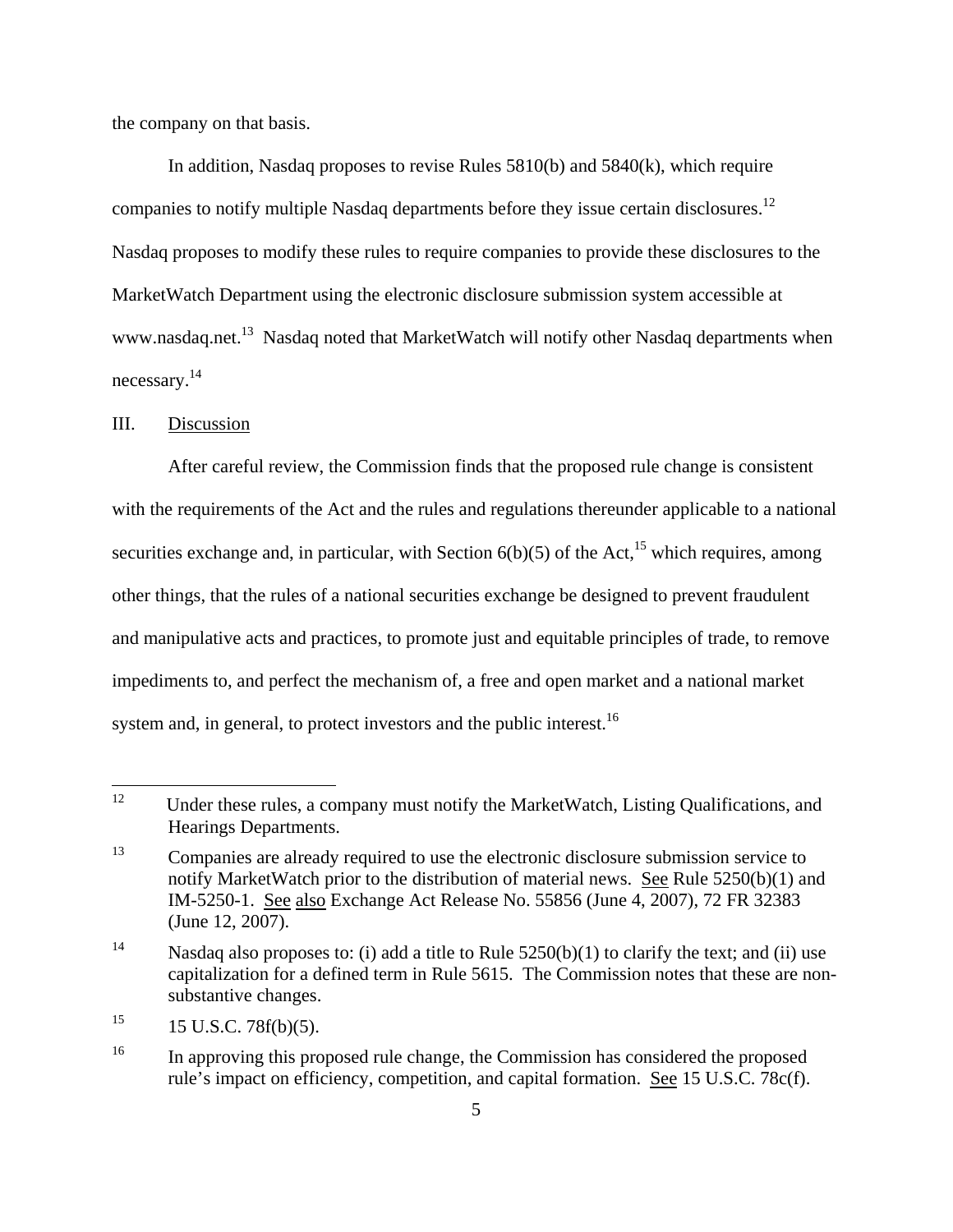The Commission notes that full and fair disclosure of information by issuers of securities to the public is of critical importance to financial markets and the investing public. As such, the Commission believes that exchange compliance standards requiring a company to disclose information should be designed to provide broad public access to such information. As discussed below, the Commission believes that Nasdaq's proposal to modify certain of its rules pertaining to its press release requirements for listed companies will eliminate duplicative requirements from Nasdaq's disclosure rules in certain situations where a company is already required by Commission rules to file a Form 8-K, while still ensuring that issuers disseminate material information to the public in a broad and inclusive manner.

In 2000, the Commission adopted Regulation FD to curtail the selective disclosure of material non-public information by issuers to analysts and institutional investors.<sup>17</sup> Regulation FD provides that public disclosure by issuers can be made by filing a Form 8-K with the Commission or through another method (or combination of methods) of disclosure that is reasonably designed to provide broad, non-exclusionary distribution of information to the public.18 The Commission is cognizant, in reviewing Nasdaq's proposal, that in approving Regulation FD, the Commission specifically noted that it was not intended to alter or supplement self-regulatory organization rules that typically require companies to issue a press release to announce material developments.<sup>19</sup> Despite this, the Commission believes that, in many instances, the filing of a Form 8-K provides an effective, broad, and non-exclusionary means of distributing material disclosures. The Commission notes that the information required to be

<sup>17</sup> See Securities Exchange Act Release No. 43154 (August 15, 2000), 65 FR 51716 (August 24, 2000) ("Regulation FD Adopting Release").

<sup>18</sup> See Regulation FD, 17 CFR 243.100-103.

<sup>19</sup> See Regulation FD Adopting Release, supra note 17 at n.70.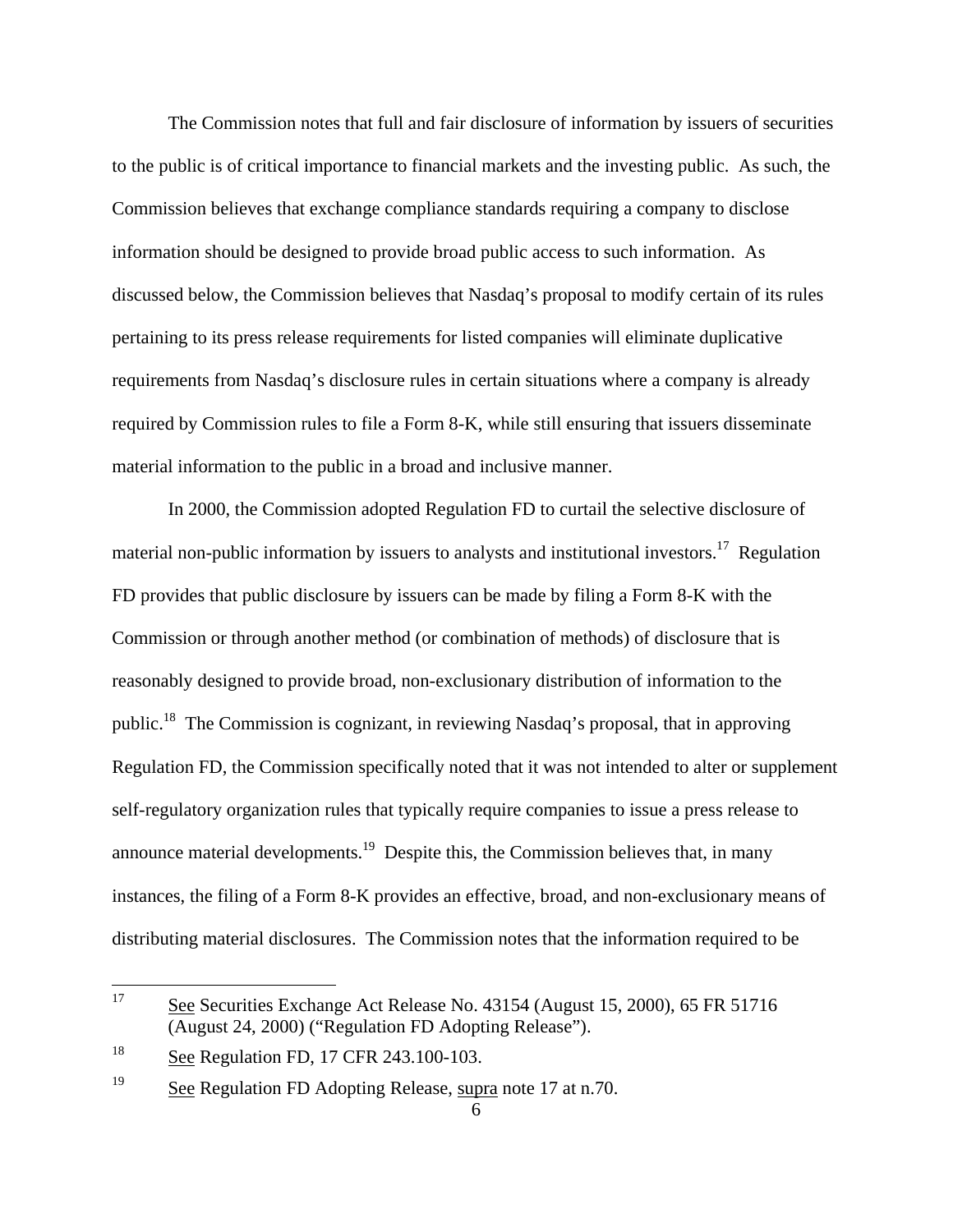reported on a Form 8-K is material information that could impact an investor's decision to buy, sell or hold a security. For this reason, the Form 8-K is made easily obtainable by investors on the Commission's EDGAR Web site, as well as many major financial web sites, and the information it provides is also commonly reported by the news media. The Commission also believes that the public has become more familiar with the Form 8-K method of dissemination since the original adoption of Regulation FD.

The Commission notes that since investors have broad access to the information provided by the Form 8-K, in certain instances where a company is required to file a Form 8-K pursuant to Commission rules as well as issue a press release under Nasdaq rules, the information provided may overlap, resulting in duplicate disclosures of the same information. Although the Commission would prefer to ensure that investors have as many channels as possible to receive material disclosures, in these particular situations, the Commission recognizes that requiring both a Form 8-K and a press release may be unnecessary and may place an additional burden on issuers while providing no additional significant benefit to investors. The Commission notes, however, that while it believes that it is appropriate to eliminate the requirement to make these duplicate disclosures, in certain situations it continues to believe that there are benefits to the market and investors to issuing a press release when disclosing material information that issuers should consider.<sup>20</sup> Thus, a company would, of course, be permitted to issue a press release in addition to their filing of a required Form 8-K.

The Commission also notes that, in those cases where a Form 8-K is not required to be filed under Commission rules, under its proposal, Nasdaq rules will still require an issuer to make public disclosures through a press release. We believe these requirements adequately

 $\frac{1}{20}$ 

See Regulation FD Adopting Release, supra note 17.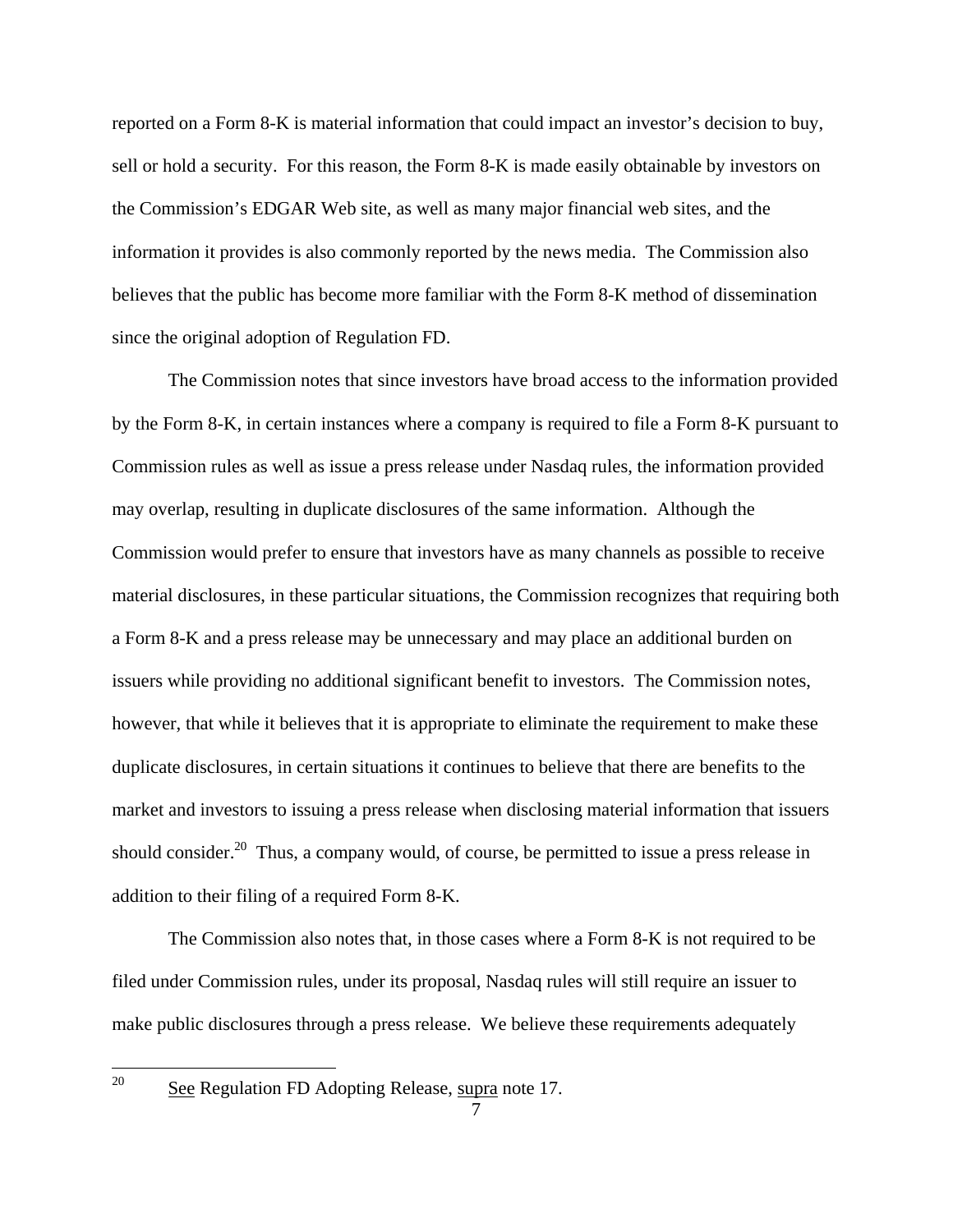balance the situation where investors, the public and the press have an expectation to find information about a company in a Form 8-K, since the information is required to be filed with the Commission in that format, with the need to provide adequate disclosure to the public through a press release on other matters as required under Nasdaq rules.<sup>21</sup> For the aforementioned reasons, the Commission believes that Nasdaq's proposal to modify certain of its rules to permit disclosure either through a press release or by filing a Form 8-K where required by Commission rules is reasonable and consistent with the Act.

 requiring both a Form 8-K and a press release. The Commission notes that Item 3.01 of Form 8-K would require a company to file a Form 8-K when it receives notice that the company does In particular, the Commission believes that Nasdaq's proposed changes to Rules  $5250(b)(3)$ ,  $5810(b)$ ,  $5840(k)$  and IM-5810-1 – requiring disclosure of notifications regarding a company's compliance with listing standards – to allow the company, in each case, to make a public announcement by "filing a Form 8-K, where required by SEC rules, or by issuing a press release," are examples where the filing of a single Form 8-K is an appropriate alternative to not satisfy a listing standard or when Nasdaq issues a Public Reprimand Letter to the company. The Commission believes that the Form 8-K, in these instances, addresses the Commission's material disclosure concerns for investors, as investors could easily obtain the information in the Form 8-K and the information may likely result in media coverage. In addition, the Commission notes that Nasdaq is not proposing that this change will be applicable to its late filer rules and instead will continue to require that a company that is late in filing a required periodic report

 21 The Commission would generally be concerned if, on matters not required under Commission rules to be filed on Form 8-K, Nasdaq rules required such matters to be disclosed in that format because such Form 8-K filings would become a requirement through Nasdaq rules, even though the requirement had not been adopted by the Commission.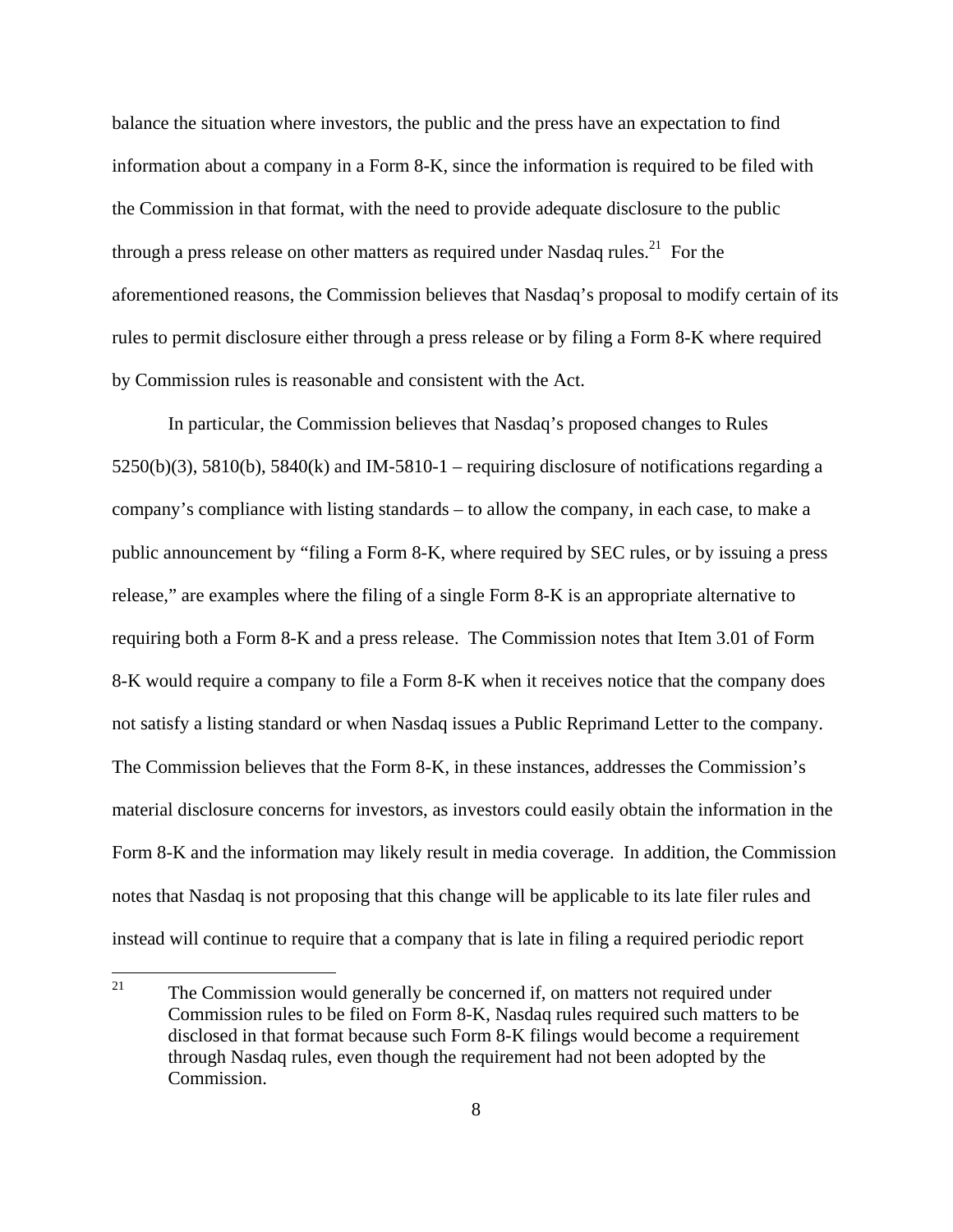Form 8-K, which is consistent with the Commission's current treatment of late filers.<sup>22</sup> with the Commission must issue a press release, even though they are also required to file a

Similarly, the Commission believes that Nasdaq's proposal to permit either the filing of a Form 8-K where required by SEC rules or the issuance of a press release when a company receives an exception to the shareholder approval requirements because compliance would jeopardize the company's financial viability is appropriate and consistent with the Act. The Commission notes that, in addition to the Form 8-K or a press release, Nasdaq will continue to require that notice be provided to shareholders by mail at least ten days before issuing securities in reliance on this exception.

Finally, the Commission believes that Nasdaq's proposal to allow the filing of a Form 8-K where required by Commission rules in lieu of issuing a press release where there is any change in the terms of a unit is another instance where the duplicate disclosure is unnecessary and an extra burden on listed companies. As such, the Commission believes that this proposed rule change is appropriate and consistent with the Act.

As noted above, Nasdaq also proposes several other changes to its rules pertaining to its press release requirements for listed companies. First, Nasdaq proposes to modify Rule  $5250(c)(2)$  to require a company that is a foreign private issuer to disclose interim financial results on a Form 6-K, instead of both a Form 6-K and a press release as required under current Nasdaq rules. The Commission believes that this change also adequately addresses the Commission's investor protection concerns regarding broad availability of disclosure of material information and is consistent with the Act. The Commission notes that pursuant to Regulation FD, foreign companies are permitted to meet the requirements of Regulation FD by making

 22 See NYSE Rule 802.01E.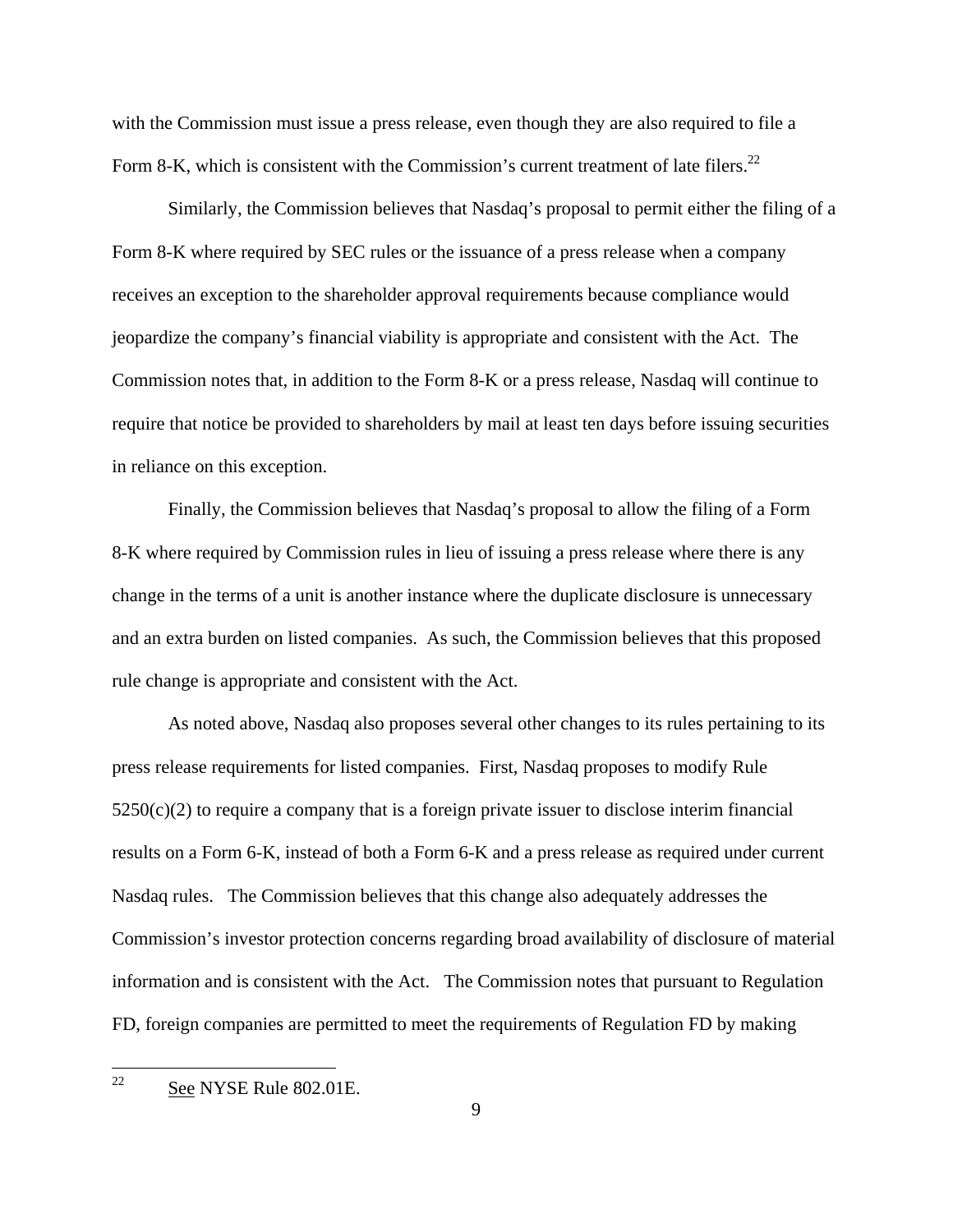filings on Form 6-K, rather than on a Form 8-K. Like the Form 8-K, the Form 6-K provides material disclosures and, similarly, is widely available and utilized by investors, as it is also accessible on the Commission's EDGAR Web site and its contents may be widely reported in the news media. While foreign companies will now be required to only file a Form 6-K to meet Nasdaq's disclosure requirement for interim reports, Nasdaq notes in its filing that foreign issuers would still be free to disclose this information in a press release, in addition to the filing of a Form 6-K, if it chooses.

company on that basis, recognizing the importance of the audit opinion disclosure to investors.  $24$ In addition, Nasdaq proposes to eliminate the requirement from Rule  $5250(b)(2)$ , that a company must issue a press release announcing the receipt of an audit opinion expressing doubt about the ability of the company to continue as a going concern. The Commission notes that the audit opinion is required to be provided in a company's annual filing with the Commission, which must also be distributed to shareholders under the Commission's Proxy Rules, $^{23}$  and must be made available to all shareholders under the Nasdaq rules. Although the Commission understands that a negative audit opinion constitutes important material information that could impact an investor's decision to buy, sell or hold a security, the Commission, after careful consideration, also believes that publication of this opinion in the annual filing, which the Commission already requires to be distributed to all shareholders, should provide broad notice to investors. Additionally, if a company fails to include the audit opinion in its annual filing, the Commission notes that Nasdaq would consider the filing deficient and would move to delist the

<sup>17</sup> CFR 240.14a-1. See Item 13 of Schedule 14A, 17 CFR 240.14a-101.

<sup>24</sup> Nasdaq is also proposing to make a conforming change to Rule  $5615(a)(3)$  to eliminate the reference to the going concern requirement because it will no longer apply. In addition, Nasdaq is proposing to remove the reference in Rule  $5615(a)(3)$  to the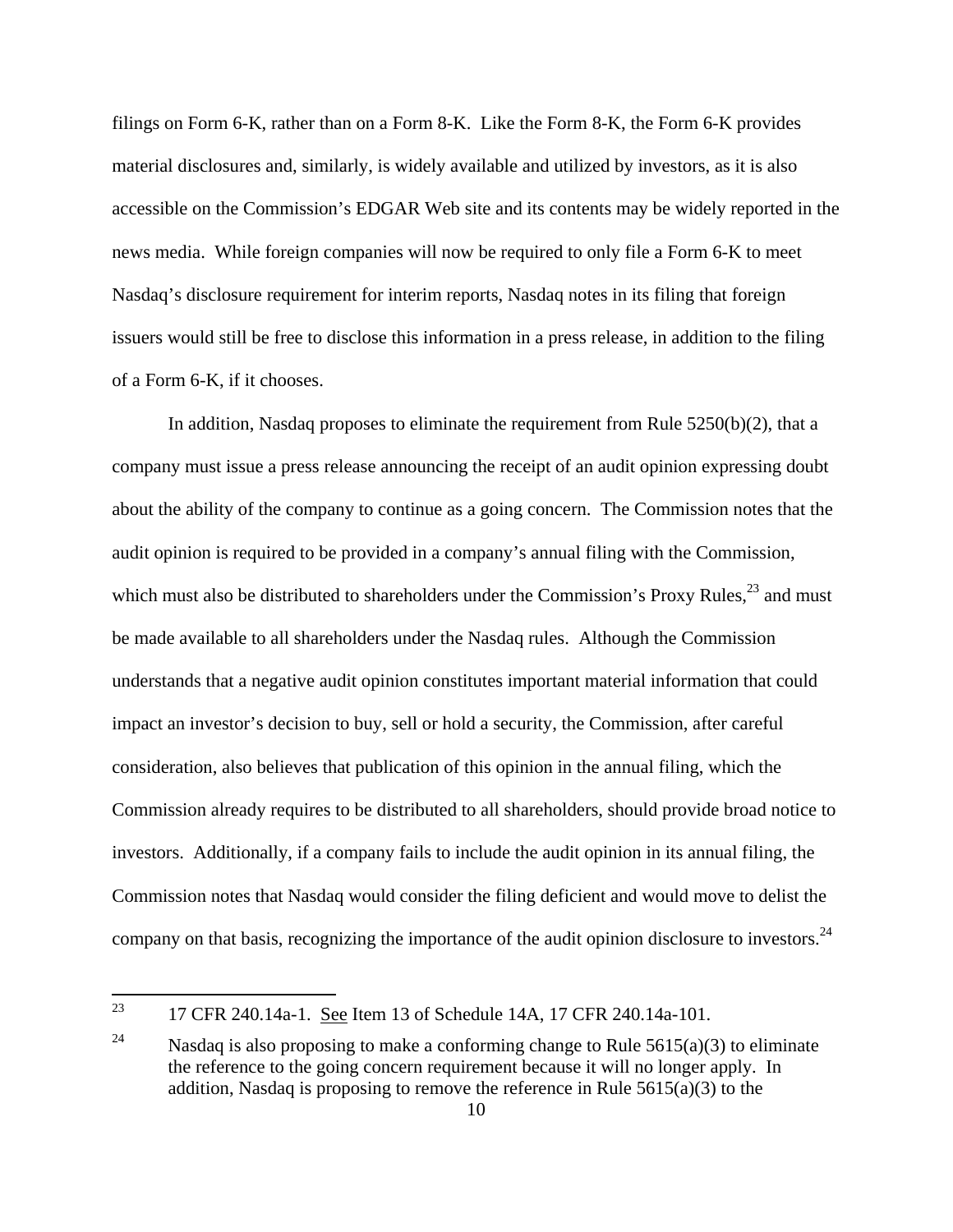Accordingly, the Commission believes that this change will eliminate unnecessary duplicate disclosures, while continuing to provide investors with sufficient notice of such material information.

 Finally, Nasdaq proposes to eliminate the requirements in Rule 5810(b) and 5840(k) that companies must notify multiple Nasdaq departments before issuing certain disclosures. The Commission is satisfied that Nasdaq's proposed changes will continue to provide for adequate notification to the MarketWatch Department, as well as other departments,  $25$  since Nasdaq has represented that the MarketWatch Department will notify other Nasdaq departments of the disclosures when necessary.<sup>26</sup> As such, the Commission believes that Nasdaq's notification procedures will be streamlined, eliminating unnecessary duplicative notification requirements for listed companies, while still ensuring that the necessary departments will be notified by the MarketWatch Department if necessary for regulatory or other reasons.

For the reasons noted above, the Commission believes that the proposed rule change is consistent with Section 6(b)(5) of the Act,<sup>27</sup> and will, among other things, protect investors and the public interest by assuring that the investing public has broad and easy access to full disclosure of corporate matters. As discussed above, the Commission believes that the changes proposed by Nasdaq will continue to require issuers to disseminate necessary information to the

requirement for a foreign private issuer to enter into a listing agreement because there is no need to single out this requirement from all the others of the requirements of the Rule 5000 Series to which a foreign private issuer is subject.

<sup>25</sup> Companies are already required to use the electronic disclosure submission service to notify MarketWatch prior to the distribution of material news. See Rule 5250(b)(1) and IM-5250-1. See also Securities Exchange Act Release No. 55856 (June 4, 2007), 72 FR 32383 (June 12, 2007) (approving SR–NASDAQ–2007–029).

<sup>26</sup> Nasdaq is also proposing: (i) to add a title to Rule  $5250(b)(1)$  to clarify the text; and (ii) to use capitalization for a defined term in Rule 5615. These are non-substantive changes.

<sup>27</sup>  $15$  U.S.C. 78 $f(b)(5)$ .